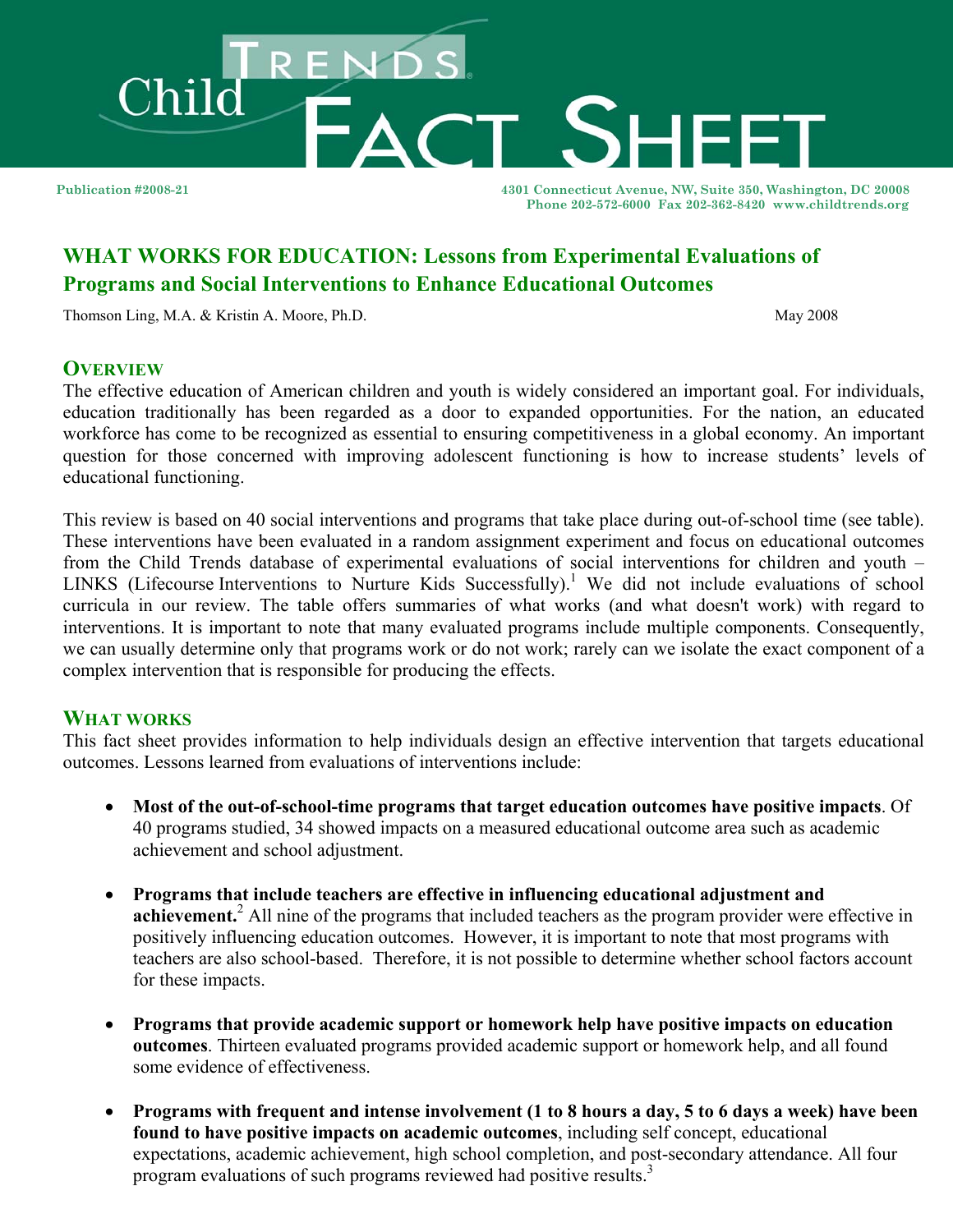- **Programs providing services on an ongoing basis also improve education outcomes**, such as increasing academic self concept, school engagement, and educational expectations, as well as increasing academic achievement, high school completion, and post-secondary attendance. Six experimentally evaluated programs provided services on an ongoing basis.<sup>4</sup> These programs ranged in duration from a single year to multiple years. Programs also varied as to whether services were offered during an academic year and/or during the summer.
- **A similar proportion of programs target academic learning as target school adjustment** (30 programs out of 34 vs. 21 out of 24 programs), and 31 of 40 experimentally evaluated programs show some evidence of program effectiveness. Fewer interventions target both school adjustment and academic learning (18 of 40 experimentally evaluated programs); of these 18 programs, 16 were found to work.
- **The majority of evaluated programs target at-risk children.** Of 40 programs studied that target education, 29 focus on economically disadvantaged and/or at-risk children and youth.
- **Research does not yet address programs targeting achievement motivation**. None of the program evaluations we examined included achievement motivation as an outcome.

#### **MIXED REVIEWS**

- **Programs with employer partnerships (e.g., employment/education programs) are not consistent at positively influencing academic achievement**. Only two programs included employer partnerships.<sup>5</sup> One program had positive impacts on high school completion, but only for women.<sup>6</sup> The other program had positive impacts on school engagement and educational expectations; however, it did not have consistent impacts on academic achievement.<sup>7</sup>
- **Programs that provide monetary support either through work programs or other means are not consistently effective** at increasing academic achievement, high school completion, or postsecondary attendance. Five of six programs did not consistently work;<sup>8</sup> the sixth worked for the one outcome it measured. Some programs had inconsistent results on measured outcomes.<sup>9</sup> Other programs had subgroup differences or site differences in impacts.<sup>10</sup>

#### **NEEDED RESEARCH**

- None of the program evaluations we examined included achievement motivation as an outcome. To our knowledge, few programs have targeted achievement motivation.
- Little information is available on the fidelity of implementation, that is, whether programs are carefully and accurately implemented. Likewise, little information is available on the quality of implementation.
- Program providers should examine subgroups for differences in outcomes.

#### **CONCLUSION**

Based upon experimental program evaluations, effective programs tend to feature teacher-provided interventions, frequent and intense involvement, and academic support. Also, these programs target both school adjustment as well as academic learning. However, it may be more cost-effective to target a narrow range of outcomes or a single outcome and align an intervention to address that outcome.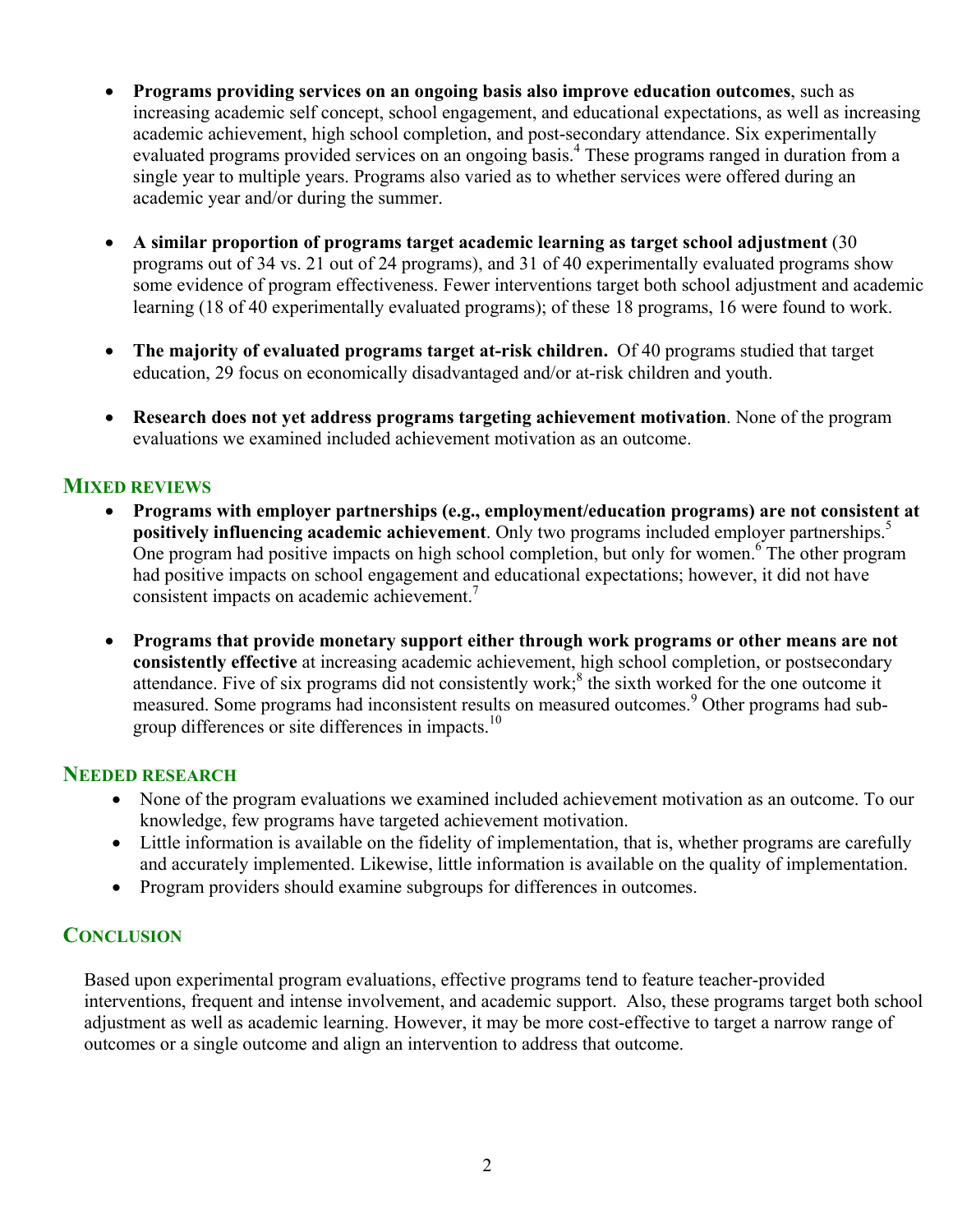### **ENDNOTES**

© 2008 Child Trends. *May be reprinted with citation.*

The support of the Edna McConnell Clark Foundation and The Stewart Trust are gratefully acknowledged. Note: As funds become available, Child Trends will be expanding this line of work to conduct meta-analyses.

<sup>&</sup>lt;sup>1</sup> http://www.childtrends.org/links<br><sup>2</sup> [Career Academies,](http://www.childtrends.org/Lifecourse/programs/CareerAcademies.htm) [Career Beginnings,](http://www.childtrends.org/Lifecourse/programs/CareerBeginnings.htm) [Carolina Abecedarian Program,](http://www.childtrends.org/Lifecourse/programs/CarolinaAbecedarianProgram.htm) [Early Training Project,](http://www.childtrends.org/Lifecourse/programs/earlytr.htm) [Perry Preschool Project](http://www.childtrends.org/Lifecourse/programs/HighScope-PerryPreschoolProgram.htm), First Steps to [Success,](http://www.childtrends.org/Lifecourse/programs/FirstSteptoSuccess.htm) [Raising Healthy Children,](http://www.childtrends.org/Lifecourse/programs/RaisingHealthyChildren.htm) [Teen Outreach Program,](http://www.childtrends.org/Lifecourse/programs/TeenOutreachProgram.htm) [Woodrock Youth Development Project](http://www.childtrends.org/Lifecourse/programs/WoodrockYouthDevelopment.htm), Feny Presention Project, First Steps to<br>
<sup>3</sup> [Carolina Abecedarian,](http://www.childtrends.org/Lifecourse/programs/CarolinaAbecedarianProgram.htm) [Children's Aid Society,](http://www.childtrends.org/Lifecourse/programs/CAS-Carrera.htm) [Howard Street Tutoring Program,](http://www.childtrends.org/Lifecourse/programs/HowardStreetTutoringProgram.htm) Perry

[Reading One to One](http://www.childtrends.org/Lifecourse/programs/ReadingOnetoOne.htm)

<sup>&</sup>lt;sup>5</sup> [Career Academies,](http://www.childtrends.org/Lifecourse/programs/CareerAcademies.htm) [Job Training Partnership Act](http://www.childtrends.org/Lifecourse/programs/JobTrainingPartnershipAct.htm)  $\frac{6}{10}$  Job Training Partnership Act  $\frac{7}{10}$ 

 $\frac{7}{8}$ [Career Academies](http://www.childtrends.org/Lifecourse/programs/CareerAcademies.htm)

<sup>&</sup>lt;sup>8</sup> [Children at Risk,](http://www.childtrends.org/Lifecourse/programs/ChildrenAtRisk.htm) [Minnesota Family Investment Program,](http://www.childtrends.org/Lifecourse/programs/MinnesotaFamilyInvestmentProgram.htm) [New Hope Project,](http://www.childtrends.org/Lifecourse/programs/NewHopeProject.htm) [Ohio LEAP,](http://www.childtrends.org/Lifecourse/programs/OhioLEAP.htm) [Quantum Opportunities Project,](http://www.childtrends.org/Lifecourse/programs/QuantumOpportunitiesProgram.htm) [YouthCorps](http://www.childtrends.org/Lifecourse/programs/YouthCorps.htm)<br><sup>9</sup> Children at Risk, Minnesota Family Investment Program, [Ohio LEAP](http://www.childtrends.org/Lifecourse/programs/OhioLEAP.htm)<br><sup>10</sup> Quantum Opportunit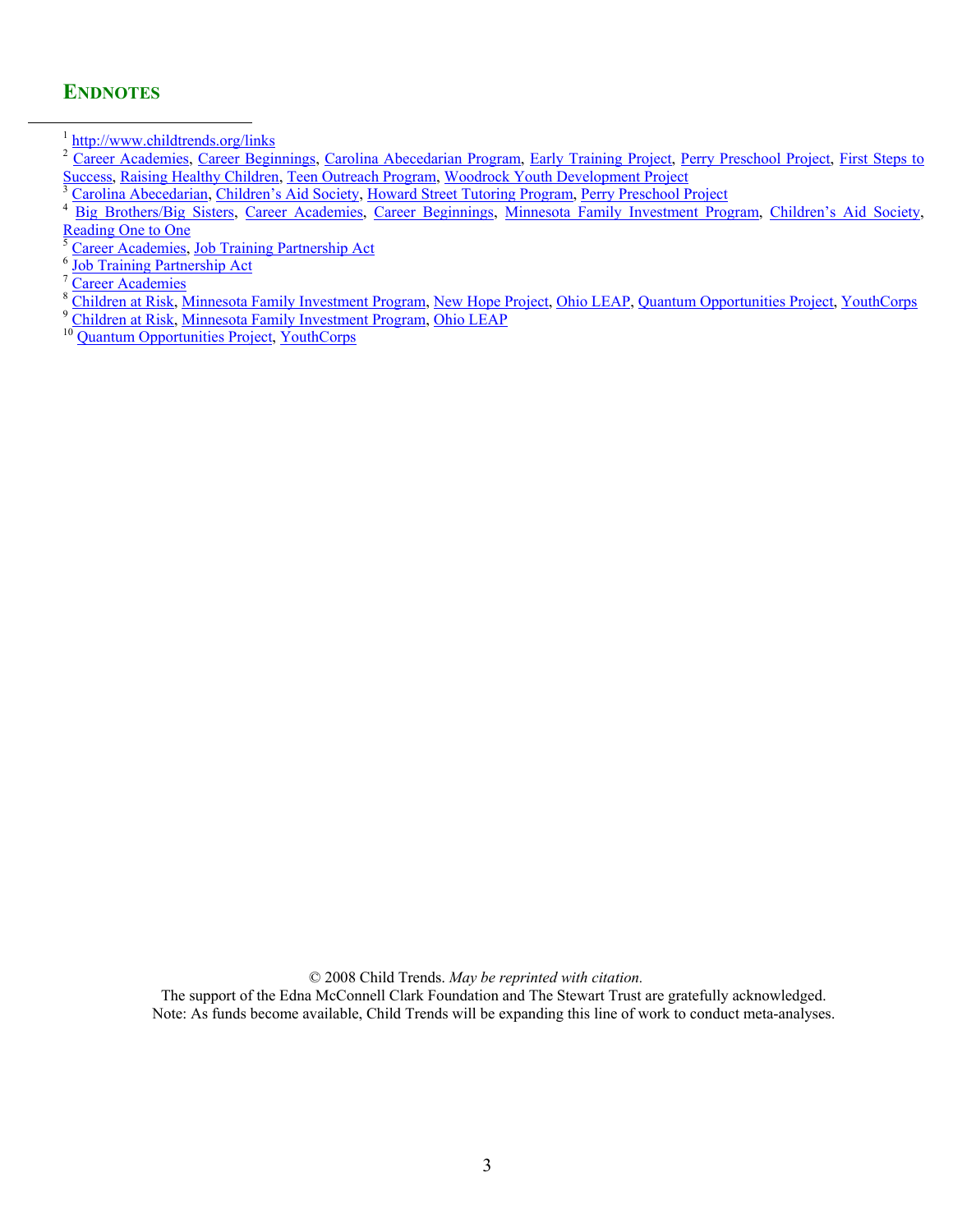**Experimental Evaluations of Social Programs that Examined Impacts on One or More Educational Outcomes and Whether They Were Found to Work, Not Proven to Work, or Had Mixed Findings (Source: http://www.childtrends.org/links)** 

| <b>AREAS FOR</b><br><b>TARGETED</b><br><b>INTERVENTION</b><br><b>ACTIVITIES</b> | <b>NOT PROVEN TO WORK</b>                                                                                                                                                                                                                                                                                                                                                    | <b>MIXED REVIEWS</b>                                                                                        | <b>FOUND TO WORK</b>                                                                                                                                                                                                                                                                                                                                                                                                                                                                                                                                                                                                                                                                                                                |
|---------------------------------------------------------------------------------|------------------------------------------------------------------------------------------------------------------------------------------------------------------------------------------------------------------------------------------------------------------------------------------------------------------------------------------------------------------------------|-------------------------------------------------------------------------------------------------------------|-------------------------------------------------------------------------------------------------------------------------------------------------------------------------------------------------------------------------------------------------------------------------------------------------------------------------------------------------------------------------------------------------------------------------------------------------------------------------------------------------------------------------------------------------------------------------------------------------------------------------------------------------------------------------------------------------------------------------------------|
| Increasing<br>Academic Self-<br>Concept                                         | - 21st Century<br><b>Community Learning</b><br><b>Centers</b> (after-school<br>program)<br><b>Early Risers</b> (summer<br>program and after-<br>school program)                                                                                                                                                                                                              | - <b>Project RAISE</b> (multi-<br>component mentoring<br>program, did not measure<br>academic self-concept) | - Howard Street Tutoring (an after-<br>school tutoring program)<br>- Job Opportunities and Basic Skills<br><b>Training Program</b> (services to<br>enhance job skills and opportunity<br>for parents on welfare)<br>- Programs providing adult guidance:<br>- Big Brothers/Big Sisters<br><b>Project BELONG</b><br>- <b>Quantum Opportunities</b><br>Program<br>- Programs providing comprehensive<br>services:<br>- Children's Aid Society<br>- Fast Track<br>- High/Scope Perry Preschool<br>Project                                                                                                                                                                                                                              |
| Achievement<br>Motivation                                                       |                                                                                                                                                                                                                                                                                                                                                                              |                                                                                                             |                                                                                                                                                                                                                                                                                                                                                                                                                                                                                                                                                                                                                                                                                                                                     |
| School<br>Engagement                                                            | -SAFEChildren<br>(educational<br>enhancement programs<br>for at-risk youth)<br>-21 <sup>st</sup> Century<br><b>Community Learning</b><br>Centers (after-school<br>program targeting<br>delinquent behavior,<br>parental involvement)<br>-Teen Outreach<br><b>Program</b> (teen<br>childbearing program<br>promoting positive<br>achievement motivation<br>for at-risk youth) | <b>Project RAISE</b> (mentoring<br>program, mixed results)                                                  | -JobCorps (school-to-work programs)<br><b>Career Academies</b> (smaller learning<br>communities)<br>-Educational enhancement programs<br>for at-risk youth:<br><b>Across Ages</b><br>-First Steps to Success<br>-Programs providing adult guidance:<br><b>Project BELONG</b><br>-Woodrock Youth Development<br><b>Project</b><br>-Programs targeting delinquent<br>behaviors<br><b>Early Risers</b> (promoting<br>authoritative parenting styles)<br>-Montreal Prevention<br><b>Experiment</b><br>-Project RAISE (mentoring<br>program, mixed results)<br>-Programs encouraging adolescents'<br>enrollment in an academic track at<br>school:<br>- <b>Ohio LEAP</b> (academic<br>achievement programs)<br>-Raising Healthy Children |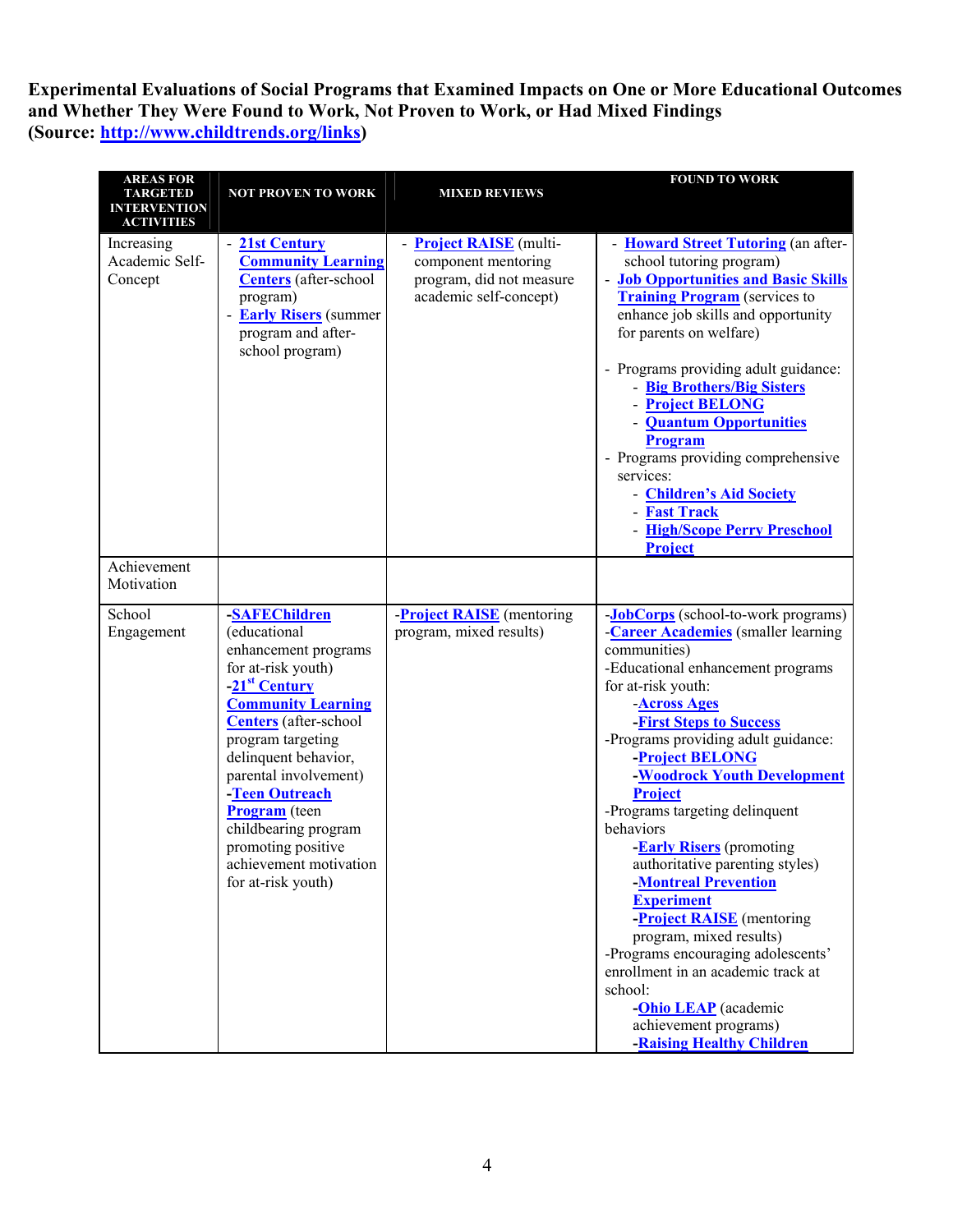| <b>AREAS FOR</b>    |                           |                                                             | <b>FOUND TO WORK</b>                                 |
|---------------------|---------------------------|-------------------------------------------------------------|------------------------------------------------------|
| <b>TARGETED</b>     | <b>NOT PROVEN TO WORK</b> | <b>MIXED REVIEWS</b>                                        |                                                      |
| <b>INTERVENTION</b> |                           |                                                             |                                                      |
| <b>ACTIVITIES</b>   |                           |                                                             |                                                      |
| Educational         |                           | <b>YouthCorps</b> (service learning                         | <b>-High/Scope Perry Preschool Project</b>           |
| Expectations        |                           | program)                                                    | (comprehensive pre-school program)                   |
|                     |                           | <b>Minnesota Family</b>                                     |                                                      |
|                     |                           | <b>Investment Program</b>                                   | -Youth employment component:                         |
|                     |                           | (programs that promote                                      | -Children's Aid Society                              |
|                     |                           | increased SES of families)                                  | -Programs aimed at fostering academic                |
|                     |                           |                                                             | and social competence among                          |
|                     |                           |                                                             | disadvantaged high school students:                  |
|                     |                           |                                                             | - <b>Ohio LEAP</b> (promote enrollment               |
|                     |                           |                                                             | in academic track at school)                         |
|                     |                           |                                                             | -Quantum Opportunities                               |
|                     |                           |                                                             | Program                                              |
|                     |                           |                                                             | -Service learning programs:                          |
|                     |                           |                                                             | <b>Career Academies</b>                              |
|                     |                           |                                                             | <b>Career Beginnings</b>                             |
|                     |                           |                                                             | -JobCorps                                            |
|                     |                           |                                                             |                                                      |
|                     |                           |                                                             |                                                      |
| Academic            | <b>Early Risers</b>       | <b>Parent-Child Home Program</b>                            | <b>Home Instruction Program for</b>                  |
| Achievement         | (academic-orientated      | (high-quality early child care                              | <b>Preschool Youngsters (HIPPY)</b>                  |
|                     | mentoring)                | program, non-significant                                    | (encourage parent-child                              |
|                     | <b>New Chance</b>         | results)                                                    | communication and parental                           |
|                     | (academic achievement     | -Project RAISE (smaller class                               | monitoring)                                          |
|                     | program in elementary     | size)                                                       | <b>Read to Achieve Summer Literacy</b>               |
|                     | school years)             |                                                             | <b>Day Camp</b> (summer camp focused<br>on literacy) |
|                     |                           | -Youth development programs                                 | -New Hope Project (welfare                           |
|                     |                           | with components of academic                                 | demonstration program)                               |
|                     |                           | supports, programming:                                      |                                                      |
|                     |                           | -Quantum Opportunities                                      | -Academic-oriented                                   |
|                     |                           | Program                                                     | mentoring/tutoring programs:                         |
|                     |                           | <b>Summer Training and</b>                                  | -Big Brothers/Big Sisters                            |
|                     |                           | <b>Education Program</b>                                    | <b>Career Beginnings</b>                             |
|                     |                           | (voucher program)                                           | <b>Experience Corps</b>                              |
|                     |                           | -Teen Outreach Program                                      | <b>-Fast Track Prevention</b>                        |
|                     |                           | -Upward Bound                                               | <b>-Howard Street Tutoring</b>                       |
|                     |                           | -Vocational programs:                                       | <b>Program</b>                                       |
|                     |                           | <b>Career Academies</b><br>- <b>Ohio LEAP</b> (anti-poverty | <b>Project BELONG</b><br>-Reading One to One         |
|                     |                           | program)                                                    | -Vocational programs:                                |
|                     |                           | -Summer Training and                                        | -Children's Aid Society                              |
|                     |                           | <b>Education Program</b>                                    | -JobCorps                                            |
|                     |                           | (voucher program)                                           | <b>-Job Opportunities and Basic</b>                  |
|                     |                           | -Teen Outreach Program                                      | <b>Skills Training Program (JOBS)</b>                |
|                     |                           | -Service learning programs:                                 | -Teenage Parent Demonstration                        |
|                     |                           | <b>Career Academies</b>                                     | -Service learning programs:                          |
|                     |                           | -School Choice                                              | -Career Beginnings                                   |
|                     |                           | <b>Scholarship programs</b>                                 | -JobStart                                            |
|                     |                           | -Academic-oriented                                          | -High-quality early child care                       |
|                     |                           | mentoring/tutoring programs:                                | programs:                                            |
|                     |                           | -21 <sup>st</sup> Century Learning                          | -Carolina Abecedarian                                |
|                     |                           | <b>Centers</b>                                              | <b>-Early Training Project</b>                       |
|                     |                           | <b>Children at Risk</b>                                     | <b>-High/Scope Perry Preschool</b>                   |
|                     |                           | (encourage participation in                                 | Project                                              |
|                     |                           | extracurricular activities,                                 |                                                      |
|                     |                           | encourage parent-child                                      |                                                      |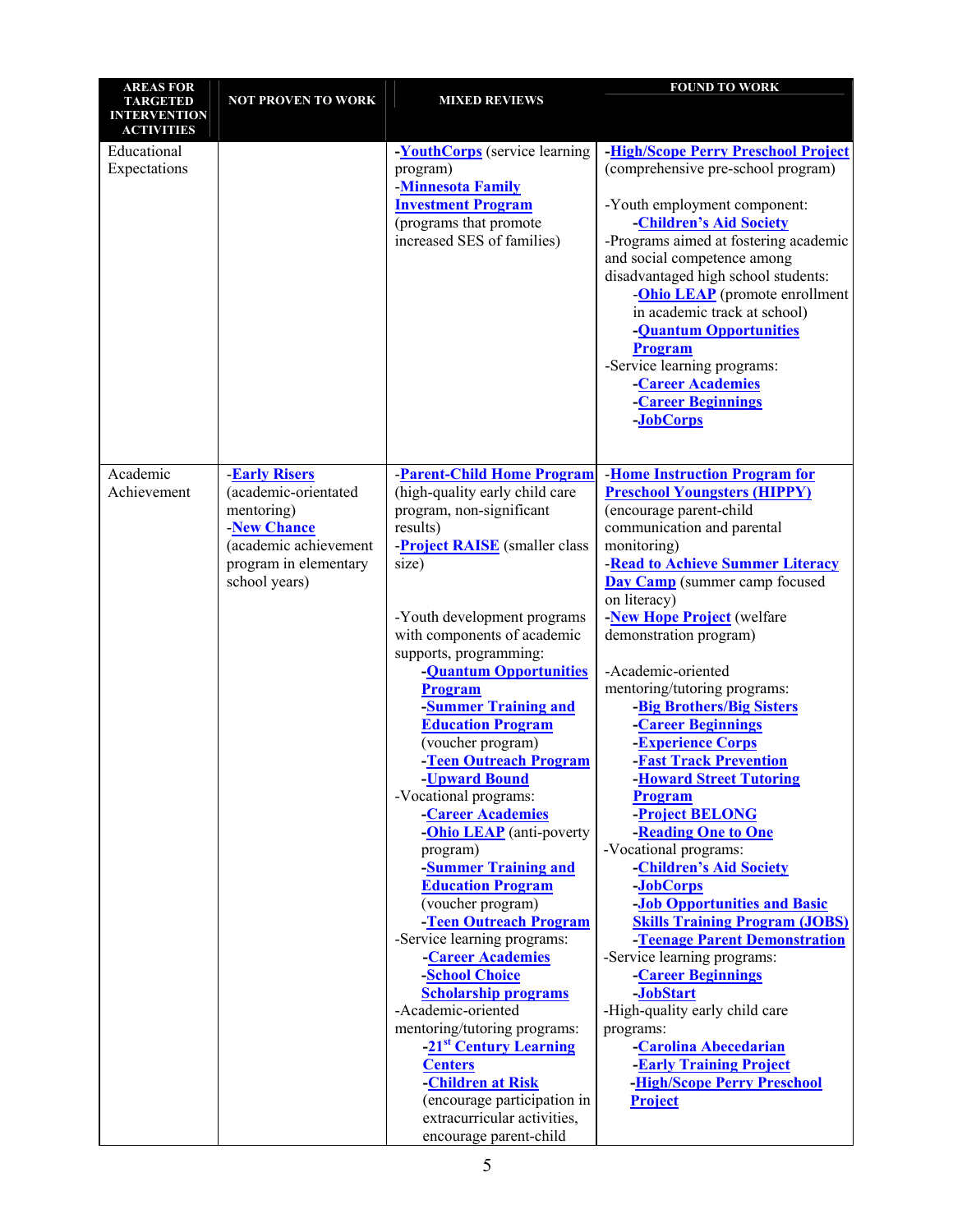| <b>AREAS FOR</b>      |                            |                                                                                                                                                                                                                                                                                                       | <b>FOUND TO WORK</b>                                                     |
|-----------------------|----------------------------|-------------------------------------------------------------------------------------------------------------------------------------------------------------------------------------------------------------------------------------------------------------------------------------------------------|--------------------------------------------------------------------------|
| <b>TARGETED</b>       | <b>NOT PROVEN TO WORK</b>  | <b>MIXED REVIEWS</b>                                                                                                                                                                                                                                                                                  |                                                                          |
| <b>INTERVENTION</b>   |                            |                                                                                                                                                                                                                                                                                                       |                                                                          |
| <b>ACTIVITIES</b>     |                            |                                                                                                                                                                                                                                                                                                       |                                                                          |
|                       |                            | communication and                                                                                                                                                                                                                                                                                     |                                                                          |
|                       |                            | parental monitoring)                                                                                                                                                                                                                                                                                  |                                                                          |
|                       |                            | -Upward Bound                                                                                                                                                                                                                                                                                         |                                                                          |
| High School           | <b>Summer Training and</b> | -Youth development programs                                                                                                                                                                                                                                                                           | New Chance (academic achievement                                         |
| Completion/           | <b>Education Program</b>   | with academic supports, as                                                                                                                                                                                                                                                                            | program)                                                                 |
| Reduce High           |                            | well as social and health                                                                                                                                                                                                                                                                             |                                                                          |
| <b>School Dropout</b> |                            | promotion:                                                                                                                                                                                                                                                                                            | - Mississippi DOC Project Aware<br>(Non-confrontational/non-scare-tactic |
|                       |                            |                                                                                                                                                                                                                                                                                                       |                                                                          |
|                       |                            | -Upward Bound                                                                                                                                                                                                                                                                                         | prisoner-run programs for juvenile                                       |
|                       |                            | (encourage students to have                                                                                                                                                                                                                                                                           | delinquents)                                                             |
|                       |                            | high social psychological                                                                                                                                                                                                                                                                             |                                                                          |
|                       |                            | well-being self-esteem,                                                                                                                                                                                                                                                                               | -Academic-oriented programs with a                                       |
|                       |                            | perceived academic ability,                                                                                                                                                                                                                                                                           | mentoring/tutoring component:                                            |
|                       |                            | educational aspirations)                                                                                                                                                                                                                                                                              | - <b>Job Start</b> (discourage drug use                                  |
|                       |                            | -Vocational programs:                                                                                                                                                                                                                                                                                 | during adolescence, enforce state                                        |
|                       |                            | <b>Job Training</b>                                                                                                                                                                                                                                                                                   | policies on later age of legal                                           |
|                       |                            | <b>Partnership Act</b>                                                                                                                                                                                                                                                                                | school drop out)                                                         |
|                       |                            | - <b>Ohio LEAP</b> (anti-poverty                                                                                                                                                                                                                                                                      | -Vocational programs:                                                    |
|                       |                            | program, encourage                                                                                                                                                                                                                                                                                    | -Career Beginnings (high school                                          |
|                       |                            | enrollment in academic                                                                                                                                                                                                                                                                                | completion program)                                                      |
|                       |                            | track)                                                                                                                                                                                                                                                                                                | -Job Corps                                                               |
|                       |                            | -High-quality early child care                                                                                                                                                                                                                                                                        | -Teen Outreach Program                                                   |
|                       |                            | programs                                                                                                                                                                                                                                                                                              | (discourage drug use during                                              |
|                       |                            | <b>Carolina Abecedarian</b>                                                                                                                                                                                                                                                                           | adolescence, problem behavior                                            |
|                       |                            |                                                                                                                                                                                                                                                                                                       | modification, academic supports,                                         |
|                       |                            |                                                                                                                                                                                                                                                                                                       |                                                                          |
|                       |                            | <b>Preschool Project</b>                                                                                                                                                                                                                                                                              | fertility program)                                                       |
|                       |                            | <b>-Parent-Child Home</b>                                                                                                                                                                                                                                                                             |                                                                          |
|                       |                            |                                                                                                                                                                                                                                                                                                       |                                                                          |
|                       |                            |                                                                                                                                                                                                                                                                                                       |                                                                          |
|                       |                            | -Academic-oriented                                                                                                                                                                                                                                                                                    |                                                                          |
|                       |                            |                                                                                                                                                                                                                                                                                                       |                                                                          |
|                       |                            |                                                                                                                                                                                                                                                                                                       |                                                                          |
|                       |                            |                                                                                                                                                                                                                                                                                                       |                                                                          |
|                       |                            |                                                                                                                                                                                                                                                                                                       |                                                                          |
|                       |                            |                                                                                                                                                                                                                                                                                                       |                                                                          |
|                       |                            |                                                                                                                                                                                                                                                                                                       |                                                                          |
|                       |                            |                                                                                                                                                                                                                                                                                                       |                                                                          |
|                       |                            |                                                                                                                                                                                                                                                                                                       |                                                                          |
|                       |                            | <b>Early Training Project</b><br><b>High/Scope Perry</b><br><b>Program</b> (just below<br>significance)<br>mentoring/tutoring programs:<br>- <b>Quantum Opportunities</b><br><b>Program</b> (early<br>fertility/parenthood<br>prevention,<br>behavior/aggressive<br>behavior modification<br>program) | social health promotion, early                                           |